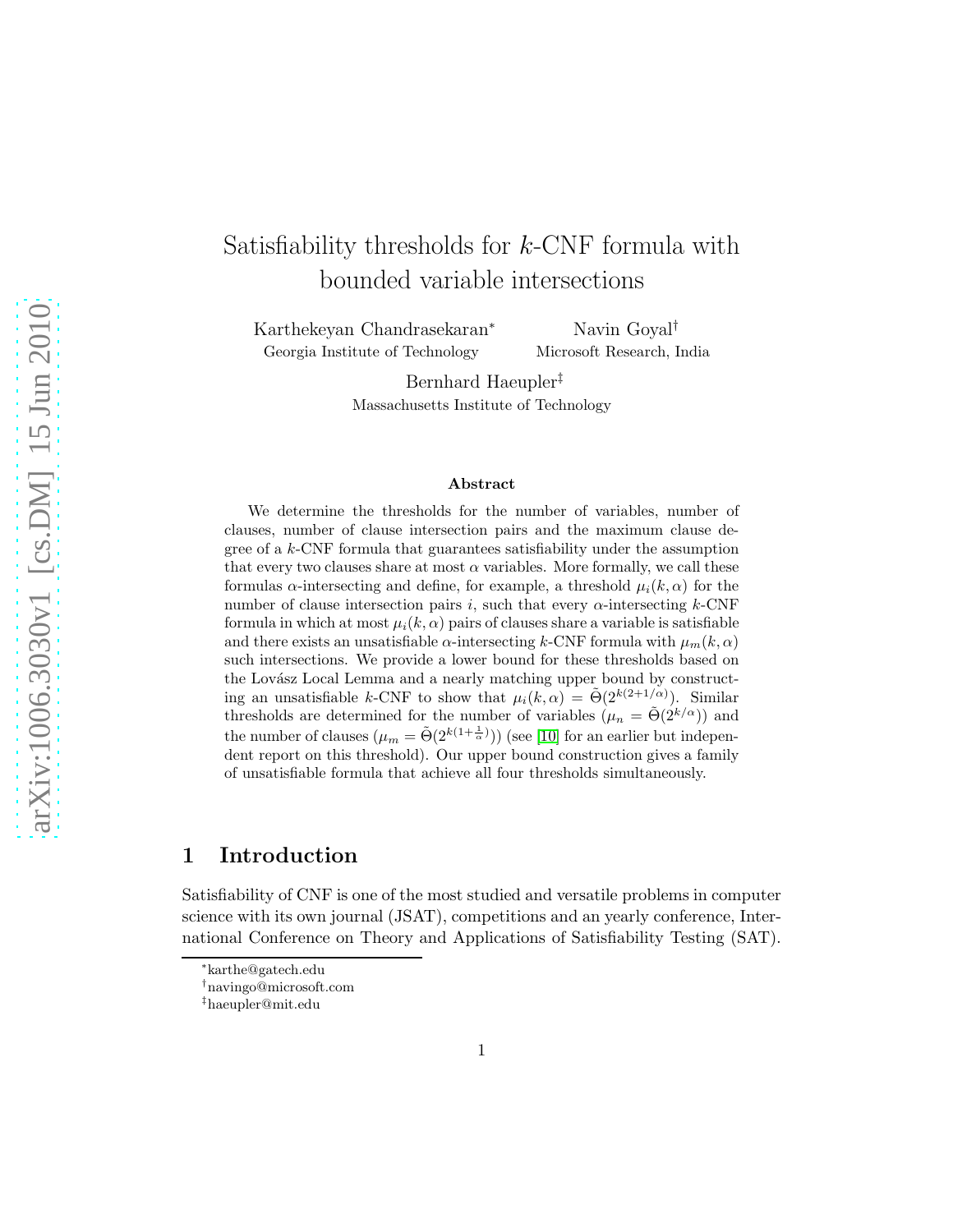In this paper we investigate a simple class of criteria that can guarantee satisfiability of a given k-CNF formula. We consider threshold criteria, i.e., for several quantities connected to a CNF (like the number of clauses, variables or variable intersections) we determine a maximum magnitude leading to satisfiable formulas. We would like to determine the exact threshold of such quantities, in the sense that there exist unsatisfiable formulas for which this quantity is greater than the threshold. A tightly determined threshold can be used as a simple satisfiability test: given a formula  $F$ , determine or count the specific quantities in  $F$  and declare  $F$  satisfiable if one of these quantities is below the threshold. Observe that such thresholds help in deciding satisfiability only if the considered quantity are below the threshold. The problem of deciding satisfiability when all these quantities are above the threshold is still a hard problem.

One such threshold that we consider is the number of clauses m. We denote this threshold by  $\mu_m(k)$  and it denotes the smallest number of clauses in an unsatisfiable formula. The trivial lower bound of  $\mu_m(k) \geq 2^k$  is easily seen: each formula that consists of less than  $2^k$  clauses is satisfiable since each clause eliminates only one out of the  $2^k$  possible satisfying assignments. On the other hand there is an unsatisfiable  $k$ -CNF formula with  $2^k$  clauses, namely the formula consisting of all possible  $2^k$  clauses (all positive/negative literal combinations) on k variables. Hence,  $\mu_m(k) = \Theta(2^k)$ .

Yet another prominent threshold is the maximum clause degree  $\Delta$  of a k-CNF formula, i.e. the maximum number of clauses that share at least one variable with a fixed clause. The complete formula on  $k$  variables once again has maximum degree  $2^k$  and gives an easy upper bound for this threshold. On the other hand an application of the powerful Lovász Local Lemma [\[3\]](#page-9-0) shows that every formula with  $\Delta < 2^k/e$  is satisfiable leading to the conclusion that  $\mu_{\Delta} = \Theta(2^k)$ .

In this paper we focus on satisfiability-threshold for a special class of formulas which guarantee that two clauses intersect only in a bounded number (henceforth we denote this by  $\alpha$ ) of variables. These formulas are a natural extension of linear CNF formulas, i.e., formulas with  $\alpha = 1$ , which have been introduced in [\[9\]](#page-10-1). The naming and concept of linear CNF formula comes from hypergraphs with bounded intersections as studied for example in [\[3\]](#page-9-0). Intuitively, the restriction to bounded intersection makes it harder to build conflicting clauses which lead to unsatisfiability. And indeed it was the original goal of the authors to prove a higher satisfiability-threshold for  $\Delta$  in linear k-CNF using stronger versions of the LLL, e.g., the soft-core LLL version of [\[13\]](#page-10-2). While it turned out that the satisfiability threshold for  $\Delta$  remains  $\tilde{\Theta}(2^k)$  even for linear CNFs we got interesting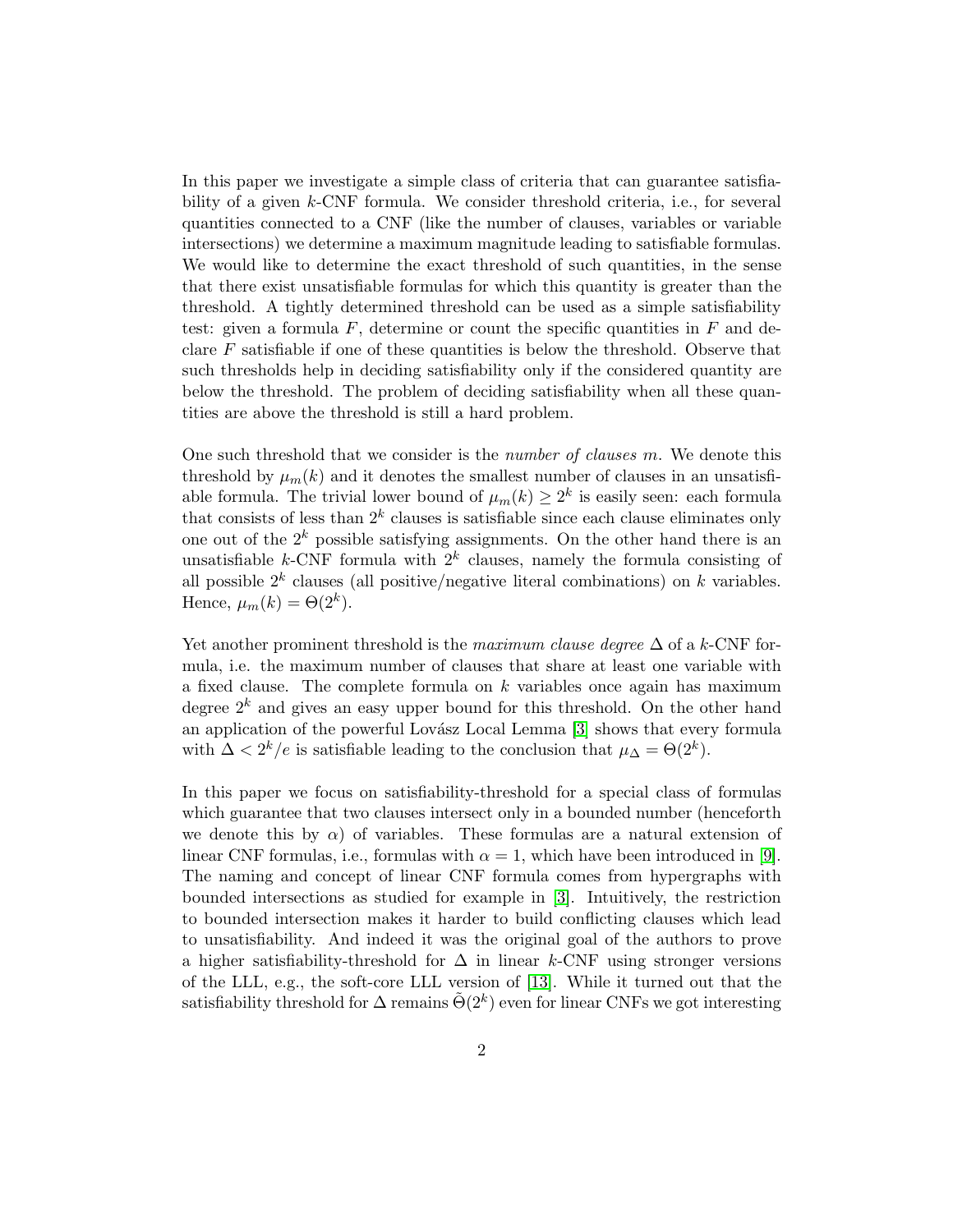dependencies on  $\alpha$  in the thresholds for other quantities, namely the number of variables, the number of clauses and the number of clause intersection pairs.

### 2 Related work

This paper builds highly on the techniques developed by Erdős and Lovász in the classical paper "Problems and results on 3-chromatic hypergraphs and some re-lated questions" [\[3\]](#page-9-0). Our proofs are built on the powerful Lovász Local Lemma and also make use of and extend the shrinking operation (see Section [5\)](#page-5-0) that was used in [\[3\]](#page-9-0) to construct interesting linear hypergraphs. Independently but roughly a year before the authors conducted this research the paper [\[10\]](#page-10-0) by Dominik Scheder examined the satisfiability threshold for the number of clauses/constraints applying essentially the same techniques as here and in [\[3\]](#page-9-0). While Scheder considers multi-value constraint satisfaction problems – essentially a non-binary variant of CNF formula—he restricts himself to the threshold  $\mu_m$ . All results presented here directly extend to these multi-value CSPs too and to our knowledge this paper is the first to states the thresholds for the number of clause intersection pairs, variables and the max degree explicitly. More complicated algebraic constructions based on ideas of Kuzjurin  $[6]$  and Kostochka and Rödl  $[5]$  work for the restricted case  $\alpha = 1$  and can be found in Lemma 2.2. of [\[11\]](#page-10-3) without explicit statement of thresholds. Most notably, we use the  $\alpha$ -shrinking procedure not just in the lower bound but apply it to a maximal  $(k + \alpha)$ -uniform  $\alpha$ -intersecting formula in our upper bound construction. This is the key to obtaining bounds on the number of clause intersections and gives an unsatisfiable  $\alpha$ -intersecting formula that is extremal (up to log-factors) in all considered quantities.

Another very interesting related work by Scheder and Zumstein is the paper "How many conflicts does it need to be Unsatisfiable" [\[12\]](#page-10-4) in which upper and lower bounds on the threshold for conflicts are given. The notion of a conflict is closely related to clause intersections. Instead of counting the pairs of clauses that share a variable the number of conflict only counts clause pairs in which at least one variable is shared in an opposite literal. The reason why conflicts are interesting is because the lopsided version of the Lovász Local Lemma  $[4]$  can be applied to k-CNF formulas in which each clause is involved in at most  $2^k/e$  conflicts and thus guarantees their satisfiability. In contrast to the nearly tight threshold  $\mu_i(k, \alpha) =$  $\tilde{\Theta}(2^{k(2+1/\alpha)})$  for clause intersections in  $\alpha$ -intersecting formula established here, the conflict threshold is much harder to determine: the best known result for  $\alpha = k$  is  $\omega(2.69^k) \le \mu_c(k, k) \le O(4^k \frac{\log^2 k}{k})$  [\[12\]](#page-10-4).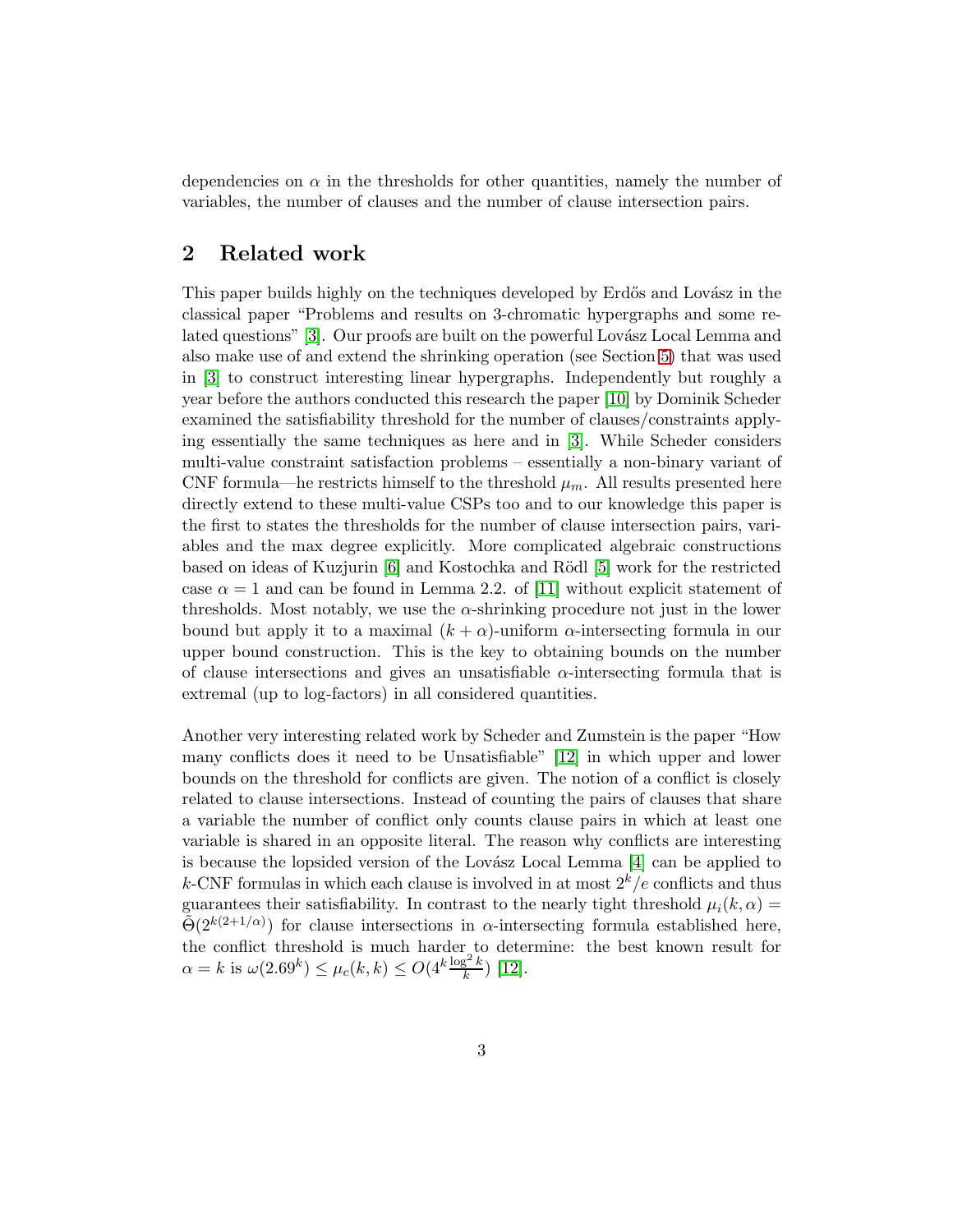# 3 Preliminaries

A hypergraph is **k-uniform** if all edges contain exactly  $k$  vertices. Two edges are called intersecting if they share at least one vertex and a hypergraph is called  $\alpha$ -intersecting if any two intersecting edges share at most  $\alpha$  vertices. A 1-intersecting hypergraph is called linear. The edge intersection pairs of a hypergraph are all pairs of edges that are intersecting. The degree of a vertex is the number of edges it appears in and the degree of an edge is the number of edges it intersects with.

Every k-CNF formula F induces a k-uniform (multi)-hypergraph  $G_F = (V, E)$ where  $V$  is the set of variables and the edge (multi)-set  $E$  contains an hyperedge over vertices  $\{v_1, \dots, v_k\}$  if and only if there exists a clause consisting of the corresponding variables. This gives a one-to-one mapping between clauses and edges in the induced hypergrah and we adopt all previously introduced hypergraph terminology for  $k$ -CNF formula accordingly, e.g., we define clause intersection pairs as all pairs of clauses that intersect in at least one variable.

Throughout this paper we are interested in satisfiability thresholds for  $\alpha$ -intersecting k-CNF formula. We consider the following quantities: number of clauses  $m$ , number of variables n, maximum degree  $\Delta$  and number of clause intersection pairs *i*. Denote the thresholds for a quantity q with  $\mu_q(\alpha, k)$ . A **satisfiability** threshold  $\mu_q(\alpha, k)$  is the smallest number such that there exists an unsatisfiable  $\alpha$ -intersecting k-CNF with  $q = \mu_m(\alpha, k)$ . Phrased differently it is the largest number such that every  $\alpha$ -intersecting k-CNF formula with  $q < \mu_q(\alpha, k)$  is satisfiable.

Our lower bounds to the thresholds are based on a classical application of the Lovász Local Lemma [\[3\]](#page-9-0) and its more recent constructive algorithmic versions that give randomized [\[7\]](#page-9-4) and deterministic [\[8,](#page-10-5) [1\]](#page-9-5) algorithms:

<span id="page-3-0"></span>**Theorem 1.** Every k-CNF with maximum clause degree  $\Delta$  at most  $\frac{2^k}{e}$  $\frac{m}{e}$  is satisfiable and there is an efficient algorithm to find such an assignment.

### 4 Results

We present lower bounds (Theorem [2\)](#page-4-0) and nearly matching constructive upper bounds (Theorem [3\)](#page-4-1) that determine all thresholds  $\mu_i, \mu_m, \mu_n, \mu_\Delta$  up to log-factors (Theorem [4\)](#page-4-2). Our lower bound in Theorem [2](#page-4-0) consists of an algorithm based on Theorem [1](#page-3-0) that efficiently finds a satisfying assignment for any  $\alpha$ -intersecting k-CNF formula with few clause intersection pairs, variables or clauses. The upper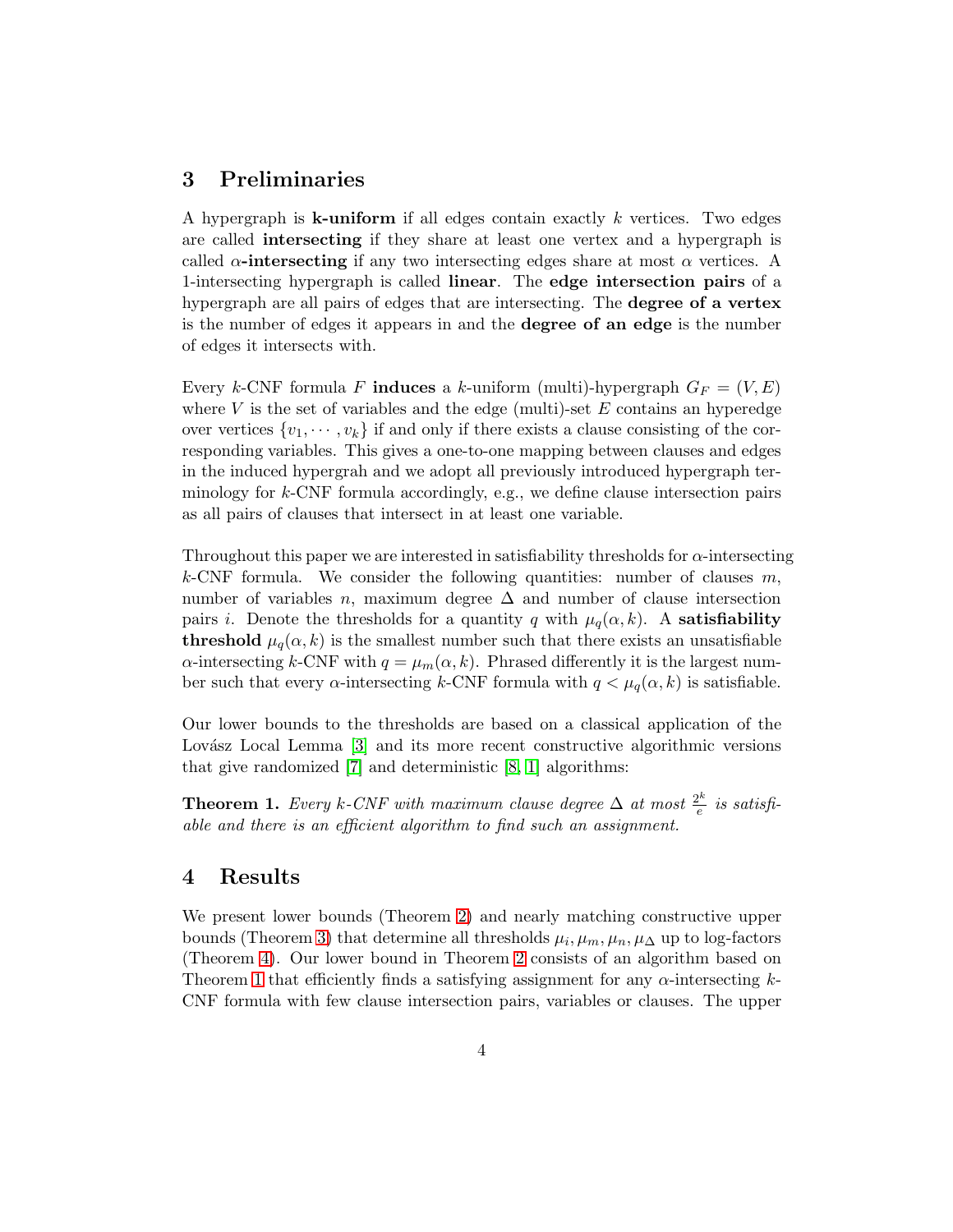bound in Theorem [3](#page-4-1) proves the existence of unsatisfiable formulas which have only slightly more clause intersections, variables and clauses. Note that while our proof of Theorem [2](#page-4-0) is algorithmic, one needs an efficient implementation of Lemma [7](#page-7-0) to make Theorem [3](#page-4-1) constructive(see also [\[11\]](#page-10-3)). We suspect that some of the bounds below can be improved by  $O(k)$ -factors but since all bounds are exponential in k we did not optimize for these polylogarithmic factors.

<span id="page-4-0"></span>**Theorem 2.** Every  $\alpha$ -intersecting k-CNF with less than

$$
L_i = \frac{1}{2\alpha} \left( \frac{2^{(k-\alpha)}}{ek} - 1 \right)^{(2+1/\alpha)}
$$
 clause intersections

or

$$
L_n = \left(\frac{2^{(k-\alpha)}}{ek}\right)^{1/\alpha} \text{ variables}
$$

or

$$
L_m = \frac{1}{k} \left( \frac{2^{(k-\alpha)}}{ek} \right)^{1+1/\alpha} \text{ clauses}
$$

<span id="page-4-1"></span>is satisfiable and a satisfying assignment can be found efficiently.

**Theorem 3.** For any k and  $\alpha < k$  there is an unsatisfiable  $\alpha$ -intersecting k-CNF with at most

$$
U_i = \alpha^2 2^{(k+\alpha)(2+1/\alpha)} k^{(5+2/\alpha)}
$$
 clause intersections

and

$$
U_n = 2\alpha 2^{k/\alpha} k^{2(1+1/\alpha)} \quad variables
$$

and

$$
U_m = \alpha 2^{(k+\alpha)(1+1/\alpha)} k^{2(1+1/\alpha)} \; clauses
$$

and

$$
U_{\Delta} = \alpha 2^{(k+\alpha)} k^2 \text{ maximum degree.}
$$

In the following  $\tilde{\Theta}(x)$  means  $\Theta(x(\log x)^c)$  for some absolute (positive or negative) constant c. Combining the above two theorems yields good estimates for the thresholds:

<span id="page-4-2"></span>Corollary 4. The thresholds for satisfiability are:

• number of clause intersections:  $\mu_i = \tilde{\Theta}(2^{k(2+1/\alpha)})$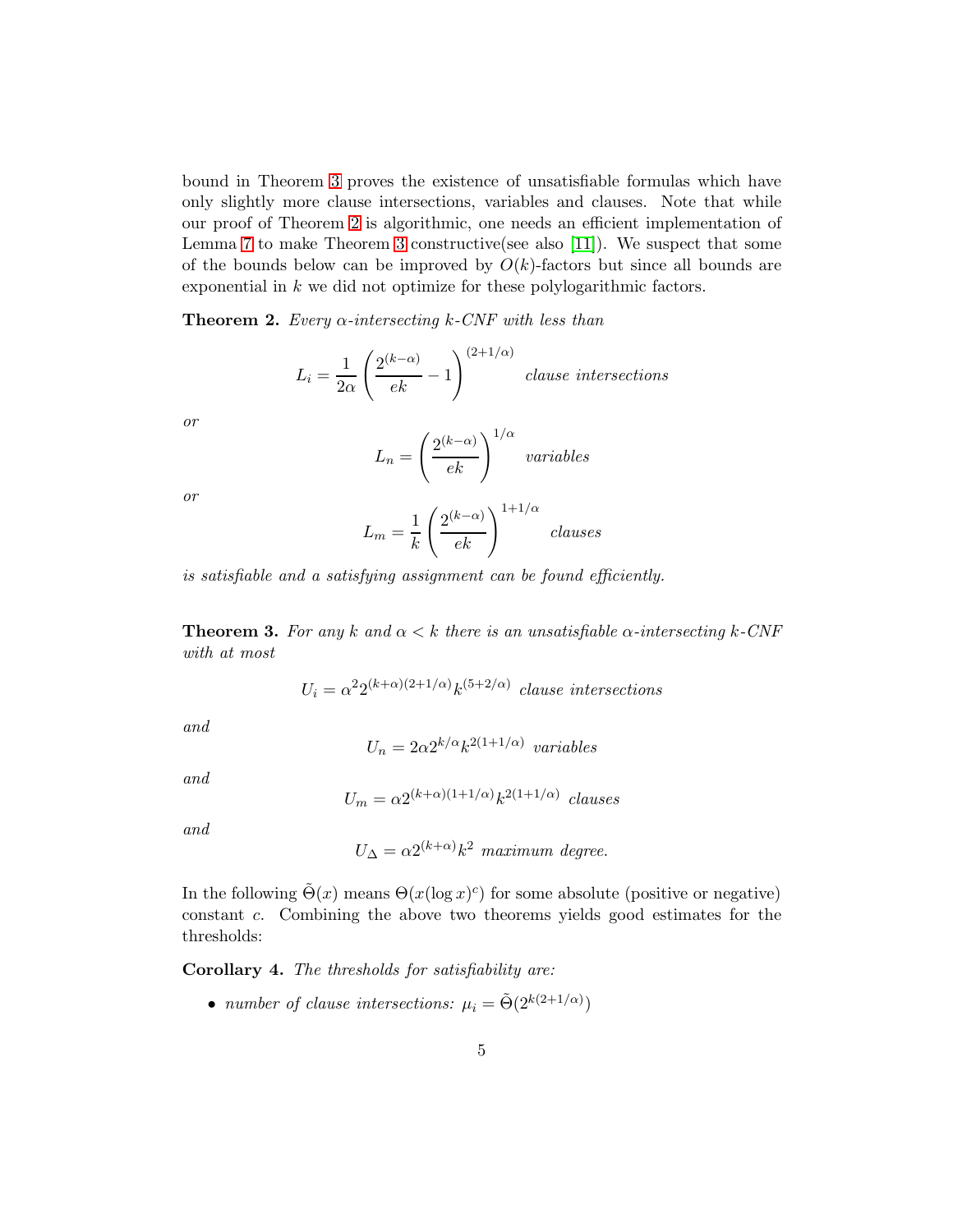- number of variables:  $\mu_n = \tilde{\Theta}(2^{k/\alpha})$
- number of clauses:  $\mu_m = \tilde{\Theta}(2^{k(1+\frac{1}{\alpha})})$
- maximum degree:  $\mu_{\Delta} = \tilde{\Theta}(2^k)$

## <span id="page-5-0"></span>5 Shrinking and Maximal  $\alpha$ -intersecting Hypergraphs

This section contains useful lemmas about hypergraphs needed to prove the main theorems. One operation that will be particularly helpful for both the lower and the upper bound is the  $\beta$ -shrinking operation. The shrinking operation creates a k-uniform hypergraph  $H'$  from a  $(k+\beta)$ -uniform hypergraph H by deleting the  $\beta$  vertices of maximum degree from each edge breaking ties arbitrarily. Shrinking is similarly defined for  $(k + \beta)$ -CNF formulas where the variables with highest degree are deleted from each clause. The next lemma shows that a high degree vertex can survive the  $\beta$ -shrinking procedure to remain a high degree vertex only if many such high degree vertices are present in the original hypergraph.

<span id="page-5-1"></span>**Lemma 5.** Let H be a  $(k + \alpha)$ -uniform  $\alpha$ -intersecting hypergraph and H' be the result of  $\alpha$ -shrinking H. If H' has a vertex of degree d, then H has more than  $d^{1/\alpha}$  vertices of degree at least d.

*Proof.* Let v be the vertex in  $H'$  of degree d. Since  $H'$  was created by shrinking H there are at least  $d$  edges in  $H$  in which  $v$  is present but did not get deleted. We call the set of those edges  $\mathcal{E}$ ; then we know that  $|\mathcal{E}| \geq d$ . From each edge  $e \in \mathcal{E}$ , exactly  $\alpha$  vertices got deleted all of which are of degree of at least d. We claim that the mapping that maps each  $e \in \mathcal{E}$  to this  $\alpha$ -sized set of deleted vertices is injective:

Suppose two edges  $e_1, e_2 \in \mathcal{E}$  get mapped to the same  $\alpha$ -sized set of vertices. Then, the edges  $e_1$  and  $e_2$  intersect in these  $\alpha$  vertices; furthermore they also intersect in the vertex v and thus intersect in  $\alpha+1$  vertices. This is a contradiction to the  $\alpha$ -intersecting property of H.

Injectivity gives us that there are  $|\mathcal{E}| \geq d$  different  $\alpha$ -sized subsets of vertices which got deleted instead of  $v$  while shrinking. All vertices in those subsets must have degree at least d by definition of the shrinking operation. Furthermore if N is the number of distinct vertices in those subsets then we have  $d \leq {N \choose \alpha} < N^{\alpha}$ . Therefore there are at least  $N > d^{1/\alpha}$  vertices with degree at least d in H. □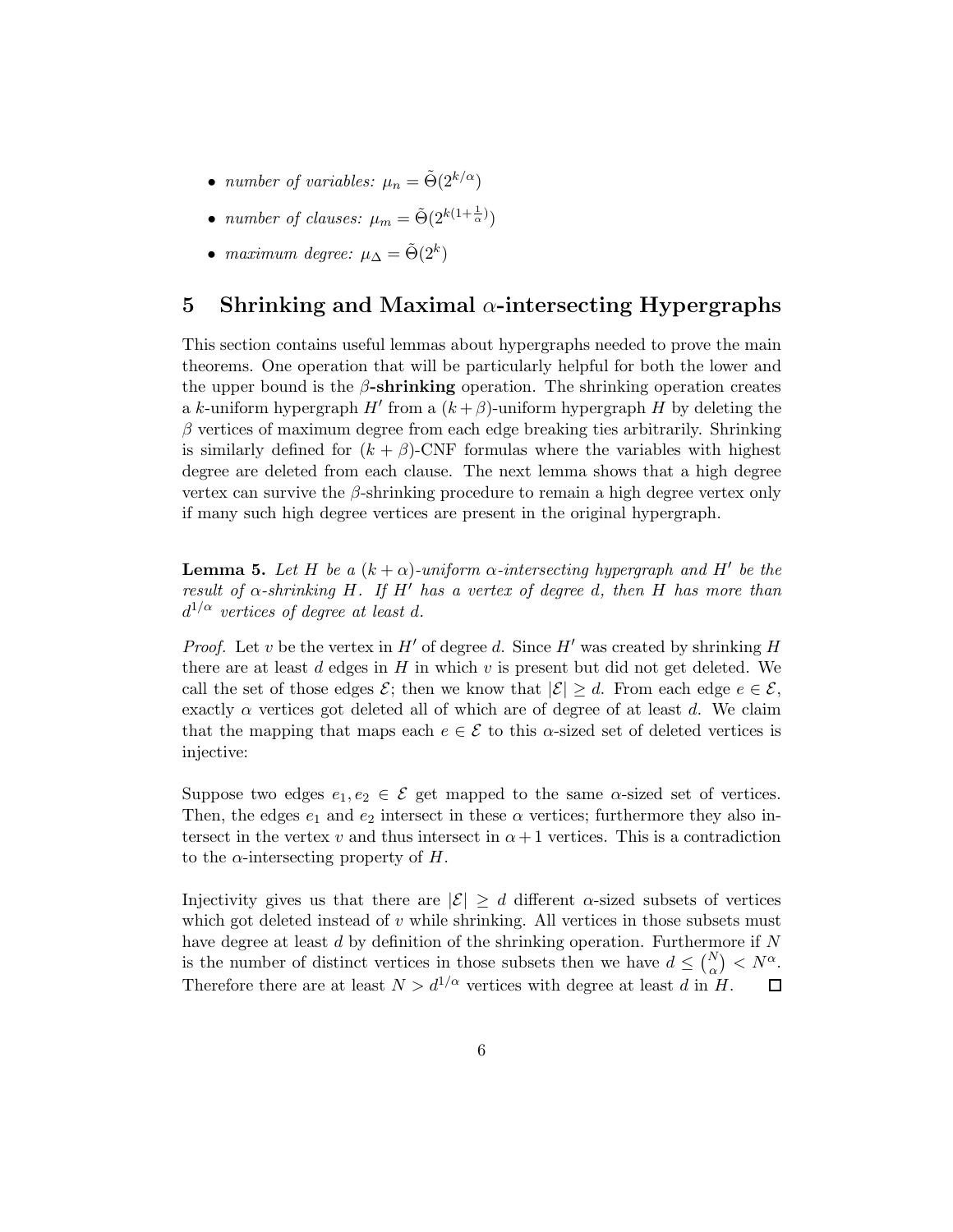The next lemma proves that any maximal  $\alpha$ -intersecting hypergraph on n vertices must have a large number of edges. It uses a bound on the Turán number that is due to de Caen [\[2\]](#page-9-6). The Turán number  $T(n, k, r)$  for r-uniform hypergraphs with  $n$  vertices is the smallest number of edges possible such that every set of  $k$  vertices contains at least one edge. This number was determined for graphs by Turán  $[14]$ and extended to hypergraphs by himself in the report "Research Problems"[\[15\]](#page-10-7).

<span id="page-6-0"></span>**Lemma 6.** Every maximal  $\alpha$ -intersecting hypergraph H on n vertices has at least  $m \geq \frac{\binom{n}{\alpha+1}}{\binom{k}{\alpha+1}}$  $\frac{(\alpha+1)}{(\alpha+1)^2}$  edges.

*Proof.* Let H be a maximal  $\alpha$ -intersecting hypergraph on m edges. Since H is  $\alpha$ -intersecting each of the  $\binom{n}{\alpha+1}$  subsets of vertices of size  $\alpha+1$  is covered by at most one distinct hyperedge of H. Also, H covers exactly  $m\binom{k}{\alpha+1}$  distinct subsets of size  $\alpha + 1$  in H. If  $m\binom{k}{\alpha+1} < T(n, k, \alpha + 1)$  the  $\alpha + 1$ -uniform hypergraph consisting of all covered  $\alpha + 1$ -size subsets has less than  $T(n, k, \alpha + 1)$  edges and therefore  $\exists$  a k-subset K that does not contain any covered edge. This k-subset can be added as an edges into H while preserving it to be  $\alpha$ -intersecting. Indeed, if some edge e intersects K in at least  $\alpha + 1$  vertices, then the corresponding set of vertices is covered contradicting the choice of K. Thus if  $m < \frac{T(n,k,\alpha+1)}{\binom{k}{\alpha+1}}$  then H is not maximal  $\alpha$ -intersecting. To finish we use a lower bound of de Caen [\[2\]](#page-9-6) on the Turán number:  $T(n, k, \alpha + 1) \geq \frac{n-k+1}{n-\alpha}$  $\frac{-k+1}{n-\alpha} {n \choose \alpha+1} / {k-1 \choose \alpha}$  $\binom{-1}{\alpha}$ ; plugging this in gives the desired result.  $\Box$ 

We remark that the same result also appears in Scheder [\[10\]](#page-10-0) with somewhat simpler and self-contained proof.

### 6 A Constructive Lower Bound

This section gives the proof for the lower bound in Theorem [2:](#page-4-0)

#### Proof. (of Theorem [2\)](#page-4-0)

We prove that every  $\alpha$ -intersecting k-CNF F is either satisfiable by Theorem [1](#page-3-0) after α-shrinking it or it must have large clause intersection pairs, variables, clauses and a high maximum degree contradicting the hypothesis about the formula F.

Let F' be the resulting  $(k - \alpha)$ -CNF we get from  $\alpha$ -shrinking F. If all variables in F' have degree less than  $d = 2^{(k-\alpha)}/ek$  then the Lovász Local Lemma guarantees that  $F'$  is satisfiable and Theorem [1](#page-3-0) states that a satisfying assignment can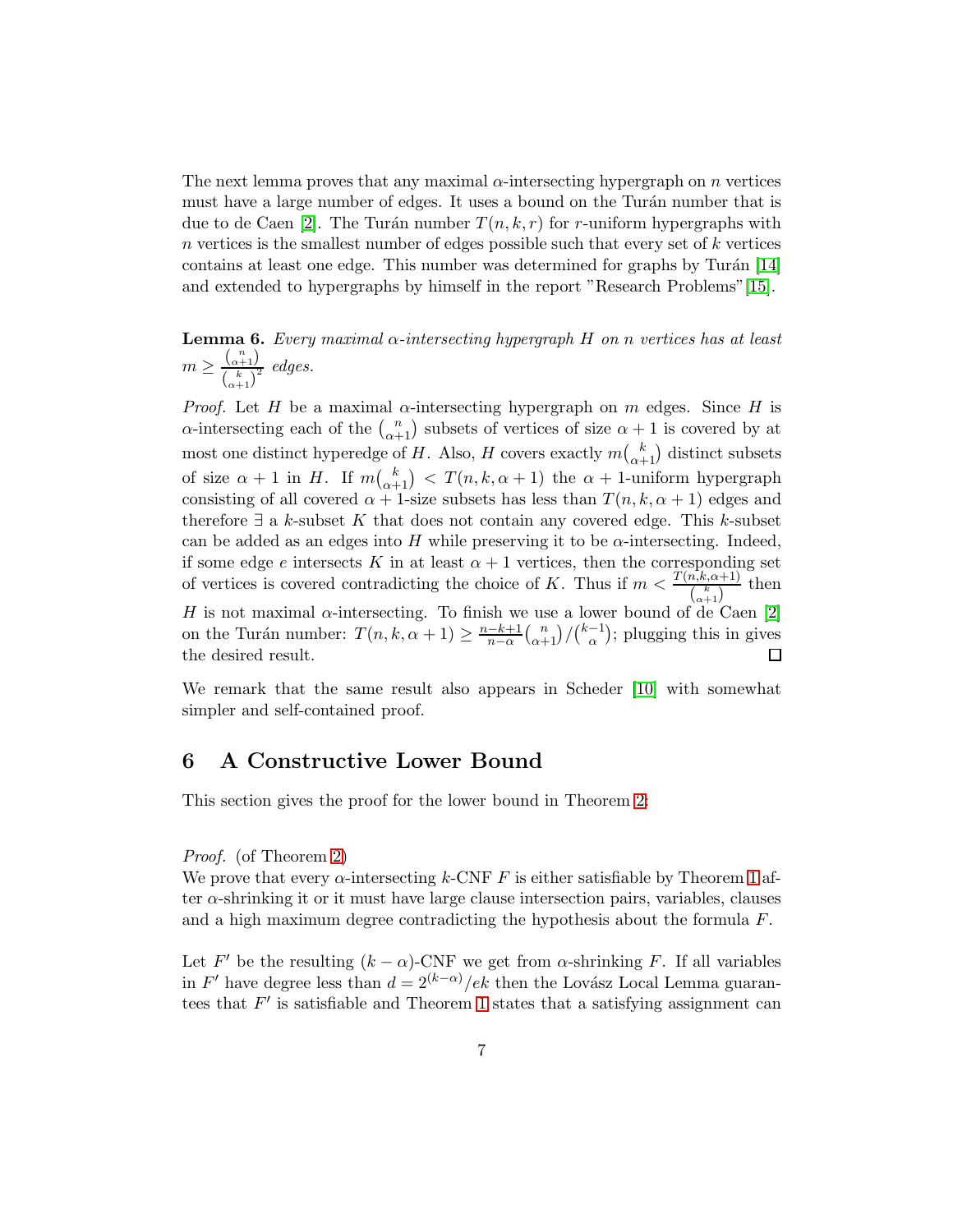be efficiently found. Note that a satisfying assignment for  $F'$  is also a satisfying assignment for F.

In the other case, suppose  $F'$  has at least one variable of degree d. Then, Lemma [5](#page-5-1) shows that F must have at least  $d^{1/\alpha}$  variables of degree at least d.

To count the number of clause intersection pairs in  $F$ , we count the intersections of clauses containing one of the  $d^{1/\alpha}$  high degree variables. For each such variable the clauses containing it induce a clique with  $(d-1)^2/2$  intersections. Taking the disjoint union of these intersections we get at least  $(d-1)^{2+1/\alpha}/2$  intersections but overcount each intersection up to  $\alpha$ -times since two clauses can intersect in up to  $\alpha$  variables. Therefore F has at least  $\frac{1}{2\alpha}(d-1)^{2+1/\alpha}$  intersections.

To count the number of clauses in  $F$  we look at the union of the clauses containing one of the  $d^{1/\alpha}$  variables. There are at least  $d^{1+1/\alpha}$  clauses in the non disjoint union and each clause can get added because of each of its k variables at most once. Thus F has at least  $d^{1+1/\alpha}/k$  clauses.

Finally it is clear that F has at least  $d^{1/\alpha}$  variables.

 $\Box$ 

### 7 Upper bounds for the thresholds

This section gives the proof for the upper bounds in Theorem [2.](#page-4-0)

Before we prove the theorem itself, the following lemma gives a general way to transform a sufficiently dense  $k$ -uniform hypergraph into an unsatisfiable  $k$ -CNF formula by iteratively taking a hyperedge and greedily choosing positive or negative literals for the variables:

<span id="page-7-0"></span>**Lemma 7.** If there is a k-uniform hypergraph H on n vertices and at least  $m =$  $n2^k$  edges than there exists an unsatisfiable k-CNF F inducing H.

*Proof.* Denote the vertices in H by  $v_1, \ldots, v_n$  and associate with them, the variables  $x_1, \dots, x_n$  that will occur in F.

We will denote  $A \in \{0,1\}^n$  to be an assignment if we pick an assignment of values to variables x by setting  $x_i = A_i$ . We say that a clause covers an assignment  $A \in \{0,1\}^n$  if it is not satisfied by the assignment. We will iteratively create a clause for every edge in H greedily covering the maximum number of yet uncovered assignments. We have to show that in the end all  $2^n$  assignments are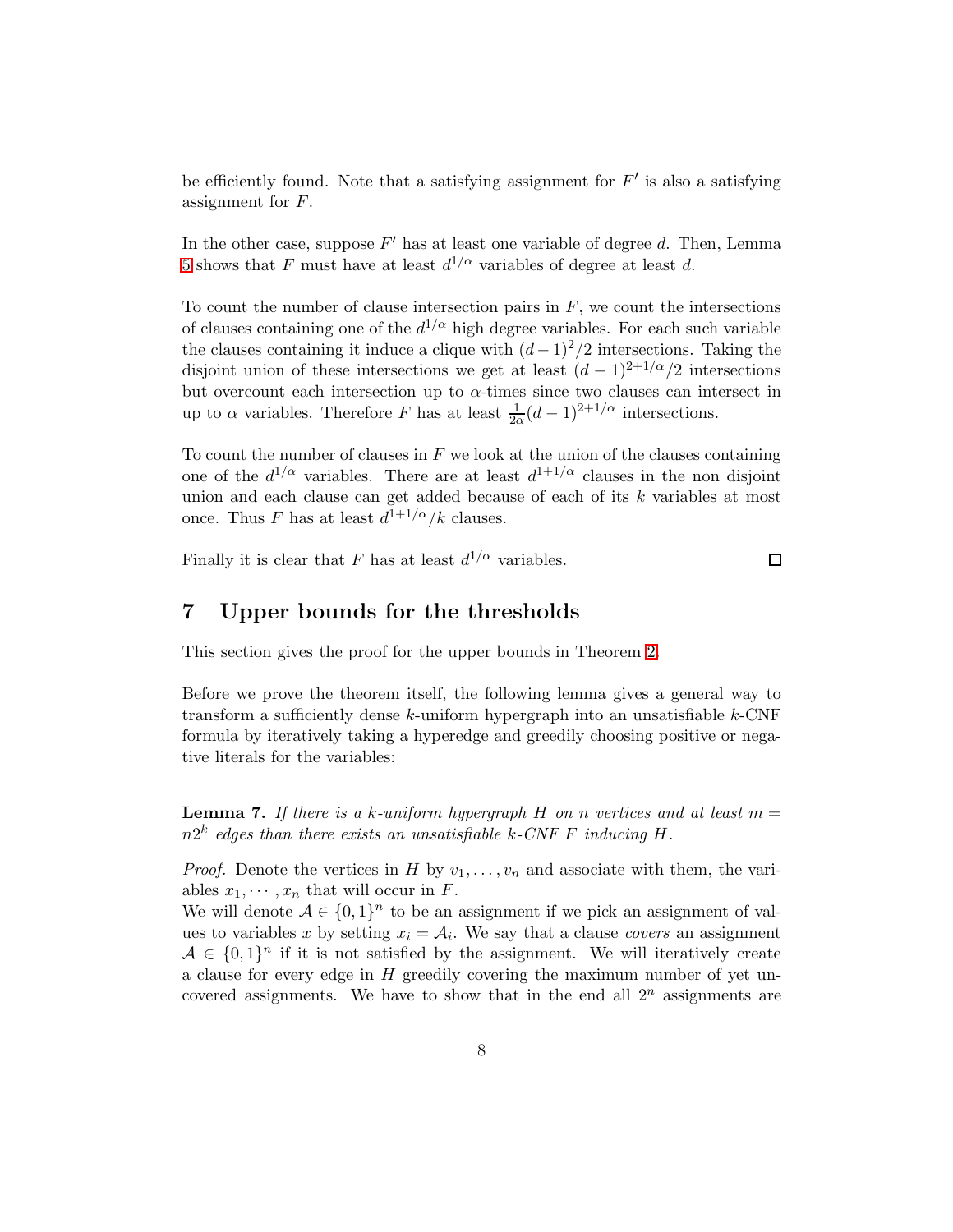covered. Consequently, the conjunction of the created clauses forms an unsatisfiable k-CNF.

We pick edges  $e$  from  $H$  in an arbitrary order. We want to create a clause for  $e$  on the  $k$  variables associated with the  $k$  vertices in  $e$ . For each variable we have the choice to pick the positive or the negative literal. These are  $2^k$  different choices and the assignments covered by two different choices are disjoint. Since every assignment can be covered in this way the assignments get partitioned into  $2<sup>k</sup>$  parts. Simple averaging then guarantees that there exists a choice covering at least  $1/2^k$  fraction of the assignments not covered so far. After m iterations of greedily creating clauses covering the maximal number of uncovered assignments  $\left(\frac{2}{(1-2^{-k})^{2^{-k}}}\right)^n < 1$ . With all assignments covered is at most  $2^{n}(1-1/2^{k})^{m} = \left(\frac{2}{(1-2n)^{k}}\right)^{m}$ the created formula  $F$  is unsatisfiable and by construction also induces  $H$  as  $\Box$ required.

The above lemma shifts the focus towards finding a suitable dense k-uniform hypergraph in order to find an unsatisfying k-CNF. The following proof of Theorem [2](#page-4-0) shows that  $\alpha$ -shrinking a maximal  $\alpha$ -intersecting  $(k + \alpha)$ -uniform hypergraph results in hypergraphs with nice additional extremal properties. Furthermore choosing a large number of vertices results in hypergraphs that obey the bound in Lemma [7](#page-7-0) and can thus be transformed into the desired unsatisfiable k-CNF.

#### Proof. (of Theorem [3\)](#page-4-1)

We create the formula by applying Lemma [7](#page-7-0) to an  $\alpha$ -intersecting hypergraph. We obtain this hypergraph by  $\alpha$ -shrinking a maximal  $\alpha$ -intersecting  $(k + \alpha)$ -uniform hypergraph. Observe that it makes the resulting hypergraph k-uniform.

We choose  $n = \alpha \left(2^{k+\alpha} k^{2(\alpha+1)}\right)^{1/\alpha}$  and build a  $\alpha$ -intersecting  $(k+\alpha)$ -uniform hypergraph on  $n$  vertices. The choice of  $n$  is such that Lemma [6](#page-6-0) guarantees that we can find a  $k + \alpha$ -uniform hypergraph H with

$$
m = \frac{n^{\alpha+1}}{k^{2(\alpha+1)}\alpha^{\alpha}} = \alpha 2^{(k+\alpha)(1+1/\alpha)} k^{2(1+1/\alpha)} = 2^{k+\alpha}n
$$

edges. This is sufficiently large number of edges to construct an unsatisfiable for-mula F for hypergraph H using Lemma [7.](#page-7-0) Having constructed H, we  $\alpha$ -shrink it to obtain hypergraph  $H'$  and its correspoding formula  $F'$ . Note that  $F'$  is unsatisfiable because  $F$  is unsatisfiable. The significant advantage about  $H'$  obtained this way is that it has guarantees on the maximum degree and on the number of clause intersections. More precisely, we claim that  $H'$  has maximum degree less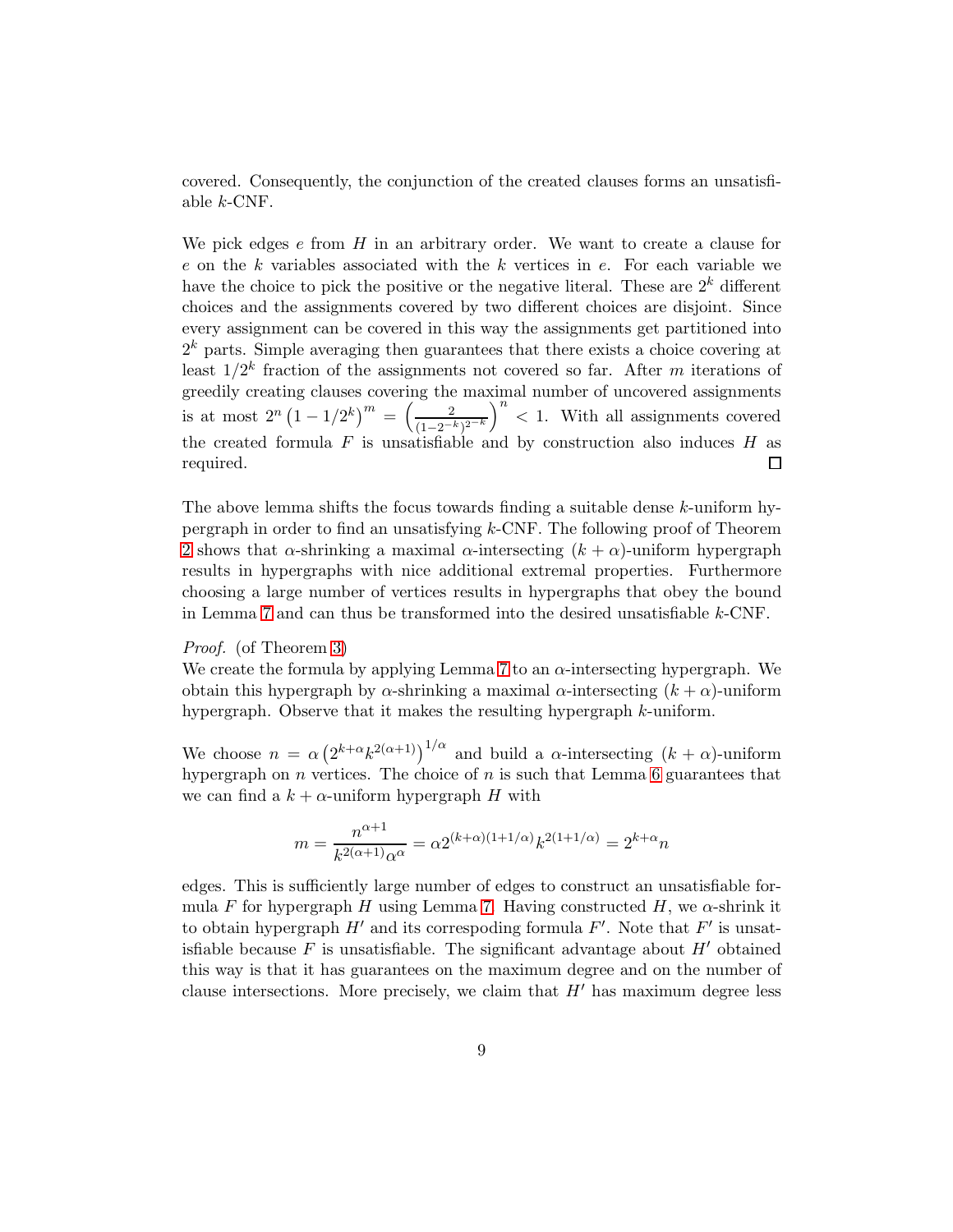than  $(mk)^{1/(1+1/\alpha)}$ . Suppose that after the shrinking there is a vertex of degree  $d > (m(k+\alpha))^{1/(1+1/\alpha)}$ . Lemma [5](#page-5-1) shows that in this case H contains at least  $d^{1/\alpha}$  vertices of degree larger than d. The disjoint union of the edges containing those vertices has size at least  $d^{1+1/\alpha}$  and each edge gets counted at most  $(k+\alpha)$ times this way. Therefore H would have at least  $d^{1+1/\alpha}/(k+\alpha) > m$  edges — a contradiction.

Lemma [7](#page-7-0) transforms the hypergraph  $H$  into an unsatisfiable k-CNF formula  $F$ . This formula has n variables and  $m$  edges since shrinking preserves these quantities. Furthermore, the maximum degree  $\Delta$  of F is at most  $(mk)^{1/(1+1/\alpha)}$  which also implies that the number of clause intersections is at most  $m\Delta$ .  $\Box$ 

#### Acknowledgments

The research for this paper was done in the summer of 2009 while the authors where at MSR India. We thank Aravind Srinivasan for pointing out the questions about satisfiability thresholds for almost disjoint k-CNF formula which lead to this paper. We also want to thank Dominik Scheder.

# <span id="page-9-5"></span>References

- [1] K. Chandrasekaran, N. Goyal, and B. Haeupler. Deterministic Algorithms for the Lovász Local Lemma. In Proceedings of ACM-SIAM Symposium on Discrete Algorithms (SODA), 2010.
- <span id="page-9-6"></span><span id="page-9-0"></span>[2] D. De Caen. Extension of a theorem of Moon and Moser on complete subgraphs. Ars Combinatoria 16, pages 5–10, 1983.
- <span id="page-9-3"></span>[3] P. Erdős and L. Lovász. Problems and results on 3-chromatic hypergraphs and some related questions. Infinite and finite sets, 2:609–627, 1975.
- [4] P. Erdős and J. Spencer. Lopsided Lovász local lemma and latin transversals. Discrete Applied Mathematics, 30(2-3):151–154, 1991.
- <span id="page-9-2"></span>[5] A. V. Kostochka and V. Rödl. Constructions of sparse uniform hypergraphs with high chromatic number. Random Struct. Algorithms, 36(1):46-56, 2010.
- <span id="page-9-1"></span>[6] N. N. Kuzjurin. On the difference between asymptotically good packings and coverings. Eur. J. Comb., 16(1):35–40, 1995.
- <span id="page-9-4"></span>[7] R. A. Moser. A constructive proof of the lovász local lemma. In  $STOC$  '09: Proceedings of the 41st annual ACM symposium on Theory of computing, pages 343–350, New York, NY, USA, 2009. ACM.